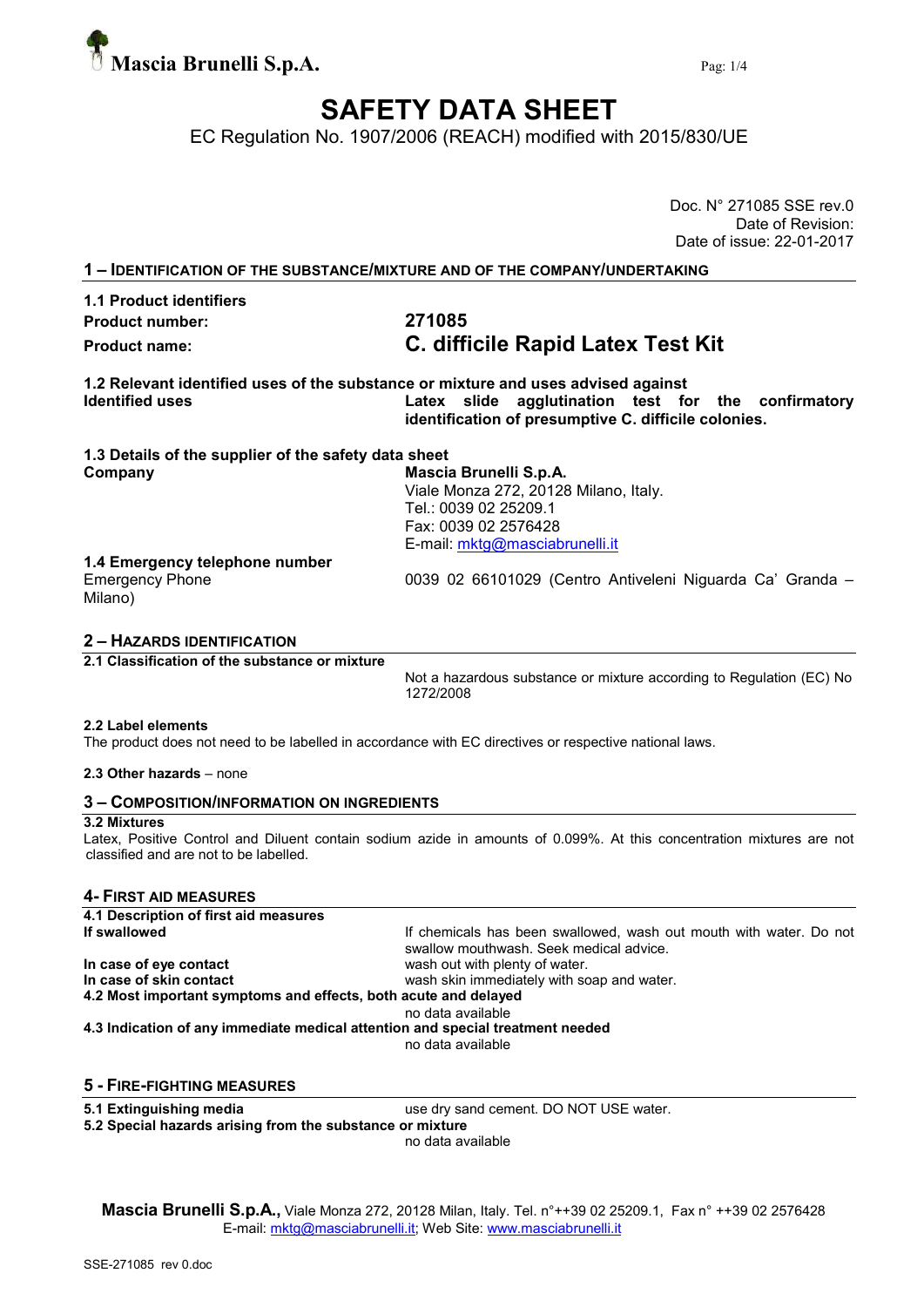

|  |  | 5.3 Advice for firefighters |  |
|--|--|-----------------------------|--|
|--|--|-----------------------------|--|

This material will not significantly contribute to the intensity of a fire. Use extinguishing material suitable to the surrounding fire. Utilize proper personal protective equipment when responding to any fire. Incipient fire responders should wear eye protection. Structural firefighters must wear Self-Contained Breathing Apparatus and full protective equipment. Move containers from fire area if it can be done without risk to personnel.

| <b>6- ACCIDENTAL RELEASE MEASURES</b>                                   |                                                                                                                                                                                                                                                                                              |                  |                       |
|-------------------------------------------------------------------------|----------------------------------------------------------------------------------------------------------------------------------------------------------------------------------------------------------------------------------------------------------------------------------------------|------------------|-----------------------|
| 6.1 Personal precautions, protective equipment and emergency procedures |                                                                                                                                                                                                                                                                                              |                  |                       |
| <b>6.2 Environmental precautions</b>                                    | Use personal protective equipment, lab coat and gloves<br>Given the way dispensation there is no possibility of accidental spillage<br>in sufficient quantity to be dangerous. In any case avoid release to the<br>environment.                                                              |                  |                       |
| 6.3 Methods and material for containment and cleaning up                |                                                                                                                                                                                                                                                                                              |                  |                       |
| 6.4 Reference to other sections                                         | Absorb with dry earth, sand or other non combustible material. Properly<br>disinfect any spills. Test specimens require decontamination with beach<br>solution or appropriate germicide prior to pick up.<br>For disposal see section 13.                                                    |                  |                       |
| 7 - HANDLING AND STORAGE                                                |                                                                                                                                                                                                                                                                                              |                  |                       |
| 7.1 Precautions for safe handling                                       | For in vitro diagnostic use. Read the instructions for Use. Always follow<br>Good Laboratory Practice when using this product. Avoid contact with<br>eyes, skin and clothing.                                                                                                                |                  |                       |
| 7.2 Conditions for safe storage, including any incompatibilities        |                                                                                                                                                                                                                                                                                              |                  |                       |
| 7.3 Specific end use(s)                                                 | Store at 2°C / 8°C. Keep all containers tightly closed until ready to use.<br>Under these conditions reagents will retain the activity until the expiry<br>date shown on the label on outer carton.<br>Apart from the uses mentioned in section 1.2 no other specific uses are<br>stipulated |                  |                       |
| 8- EXPOSURE CONTROLS - PERSONAL PROTECTION                              |                                                                                                                                                                                                                                                                                              |                  |                       |
| 8.1 Control parameters                                                  | Any specific protection and prevention measures should not be taken<br>during use of the product.                                                                                                                                                                                            |                  |                       |
| Components with workplace control parameters                            | No information available                                                                                                                                                                                                                                                                     |                  |                       |
| 8.2 Exposure controls                                                   |                                                                                                                                                                                                                                                                                              |                  |                       |
| Personal protective equipment                                           |                                                                                                                                                                                                                                                                                              |                  |                       |
| <b>Eye/face protection</b><br><b>Skin protection</b>                    | Use safety glasses.                                                                                                                                                                                                                                                                          |                  |                       |
| <b>Body Protection</b>                                                  | Handle with gloves. Use with a lab coat.<br>The type of protective equipment must be selected according to the<br>concentration and amount of the dangerous substance at the specific<br>workplace.                                                                                          |                  |                       |
| <b>Respiratory protection</b>                                           | Respiratory protection is not required.                                                                                                                                                                                                                                                      |                  |                       |
| 9 - PHYSICAL AND CHEMICAL PROPERTIES                                    |                                                                                                                                                                                                                                                                                              |                  |                       |
| 9.1 Information on basic physical and chemical properties               | Latex                                                                                                                                                                                                                                                                                        | Positive Control | Diluent               |
| a) Annograpes Fermi                                                     | Millauwhite coucous                                                                                                                                                                                                                                                                          | $Clapchff$ white | $Cback$ and $\ddotsc$ |

a) Appearance Form: Milky white aqueous Clear/off white Clear solution suspension b) Odour<br>
c) Odour Threshold<br>
c) Odour Threshold<br>
ino data available c) Odour Threshold<br>d) pH no data available<br>no data available e) Melting point/freezing point no data available<br>
f) Initial boiling point and boiling range no data available f) Initial boiling point and boiling range<br>g) Flash point no data available h) Evaporation rate no data available<br>i) Vapour pressure no data available i) Vapour pressure no data available<br>i) Vapour density no data available j) Vapour density<br>
k) Relative density<br>
ho data available k) Relative density I) Water solubility and the solubility no data available m) Viscosity and Contract the Contract of the Contract of the Contract of the Contract of the Contract of the Contract of the Contract of the Contract of the Contract of the Contract of the Contract of the Contract of the n) Explosive properties no data available

Mascia Brunelli S.p.A., Viale Monza 272, 20128 Milan, Italy. Tel. n°++39 02 25209.1, Fax n° ++39 02 2576428 E-mail: mktg@masciabrunelli.it; Web Site: www.masciabrunelli.it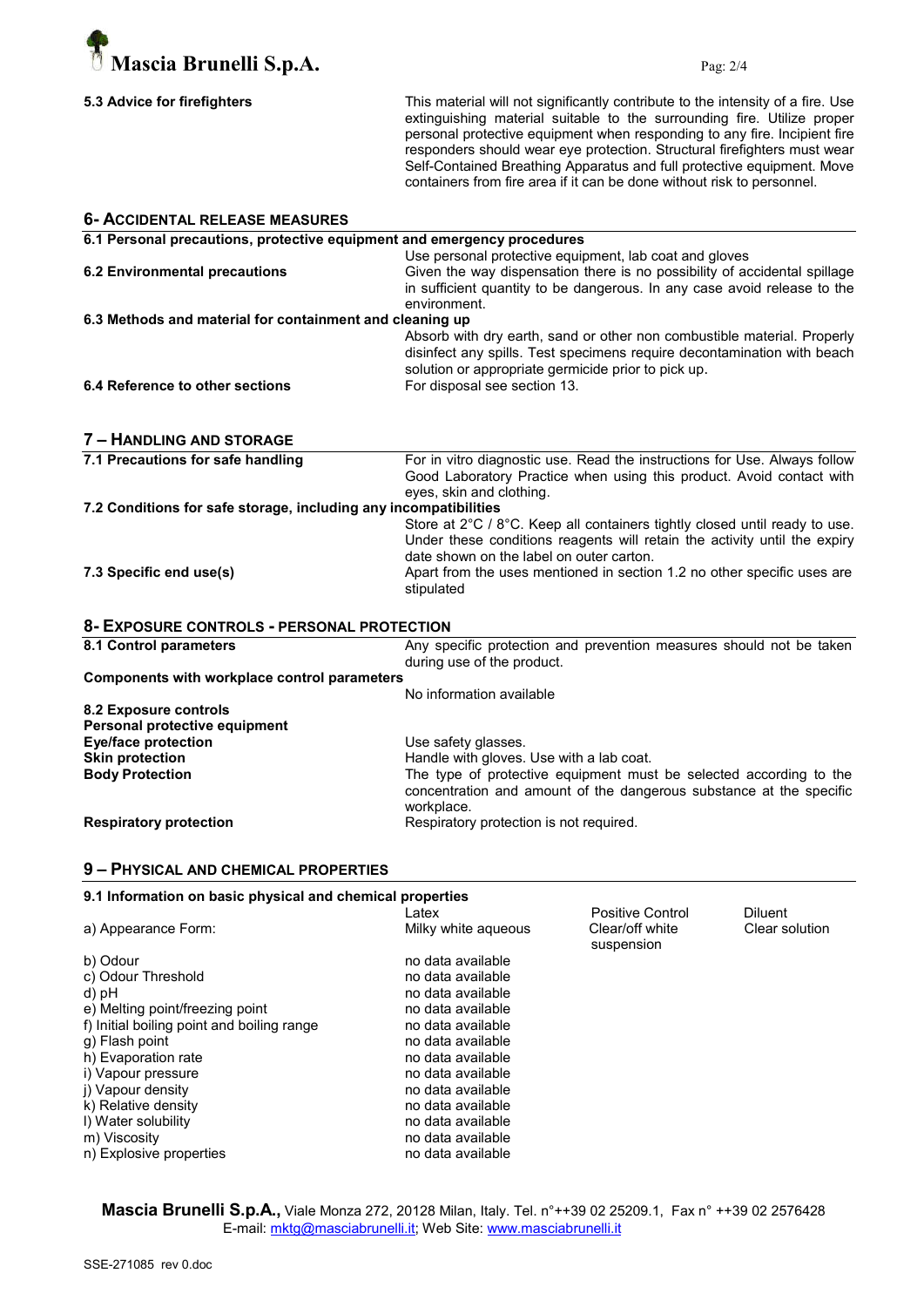

| o) Oxidizing properties                                    | no data available                                                                                   |  |  |
|------------------------------------------------------------|-----------------------------------------------------------------------------------------------------|--|--|
| 9.2 Other safety information                               | no data available                                                                                   |  |  |
| <b>10 - STABILITY AND REACTIVITY</b>                       |                                                                                                     |  |  |
| 10.1 Reactivity                                            | No known hazardous reactivity                                                                       |  |  |
|                                                            |                                                                                                     |  |  |
| 10.2 Chemical stability                                    | Stable under recommended storage conditions.                                                        |  |  |
| 10.3 Possibility of hazardous reactions                    | no data available                                                                                   |  |  |
| 10.4 Conditions to avoid                                   | avoid contact with lead or copper plumbing.                                                         |  |  |
| 10.5 Incompatible materials                                | no data available.                                                                                  |  |  |
| 10.6 Hazardous decomposition products                      |                                                                                                     |  |  |
|                                                            | no known hazardous decomposition products                                                           |  |  |
| <b>11 - TOXICOLOGICAL INFORMATION</b>                      |                                                                                                     |  |  |
| 11.1 Information on toxicological effects                  |                                                                                                     |  |  |
| <b>Acute toxicity</b>                                      | Product does not present an acute toxicity hazard based on known or                                 |  |  |
|                                                            | supplied information                                                                                |  |  |
|                                                            |                                                                                                     |  |  |
| <b>Skin corrosion/irritation</b>                           | Possibility of allergic sensitization should be considered.                                         |  |  |
| Serious eye damage/irritation                              | No data available.                                                                                  |  |  |
| Respiratory or skin sensitisation                          | No data available.                                                                                  |  |  |
| <b>Germ cell mutagenicity</b>                              | No data available.                                                                                  |  |  |
| Carcinogenicity                                            | No data available.                                                                                  |  |  |
|                                                            |                                                                                                     |  |  |
| <b>Reproductive toxicity</b>                               | No data available.                                                                                  |  |  |
| Summary of evaluation of the CMR properties                | No data available.                                                                                  |  |  |
| <b>STOT-single exposure</b>                                | No data available.                                                                                  |  |  |
| <b>STOT-repeated exposure</b>                              | No data available.                                                                                  |  |  |
| <b>Aspiration hazard</b>                                   | No data available                                                                                   |  |  |
|                                                            |                                                                                                     |  |  |
| <b>12 - ECOLOGICAL INFORMATION</b>                         |                                                                                                     |  |  |
| 12.1 Toxicity                                              | no data available                                                                                   |  |  |
|                                                            |                                                                                                     |  |  |
| 12.2 Persistence and degradability                         | no data available                                                                                   |  |  |
| 12.3 Bio accumulative potential                            | no data available                                                                                   |  |  |
| 12.4 Mobility in soil                                      | no data available                                                                                   |  |  |
| 12.5 Results of PBT and vPvB assessment                    | no data available                                                                                   |  |  |
| 12.6 Other adverse effects                                 | no data available                                                                                   |  |  |
|                                                            |                                                                                                     |  |  |
| <b>13 - DISPOSAL CONSIDERATIONS</b>                        |                                                                                                     |  |  |
| 13.1 Waste treatment methods                               |                                                                                                     |  |  |
| <b>Product</b>                                             | Waste must be disposed of in accordance with federal, state and local                               |  |  |
|                                                            | environmental control regulations.                                                                  |  |  |
|                                                            |                                                                                                     |  |  |
| <b>Contaminated packaging</b>                              | Do not remove labels from containers for disposal or recycling. Observe                             |  |  |
|                                                            | all the attention and precautions listed for the product.                                           |  |  |
| <b>14 - TRANSPORT INFORMATION</b>                          |                                                                                                     |  |  |
| The product is considered non dangerous for transportation |                                                                                                     |  |  |
|                                                            |                                                                                                     |  |  |
| 14.1 UN number                                             | ADR/RID: - IMDG: - IATA: -                                                                          |  |  |
|                                                            |                                                                                                     |  |  |
| 14.2 UN proper shipping name                               | ADR/RID: Not dangerous goods                                                                        |  |  |
|                                                            | Not dangerous goods<br>IMDG:                                                                        |  |  |
|                                                            | IATA:<br>Not dangerous goods                                                                        |  |  |
|                                                            |                                                                                                     |  |  |
| 14.3 Transport hazard class(es)                            | ADR/RID: - IMDG: - IATA: -                                                                          |  |  |
|                                                            |                                                                                                     |  |  |
| 14.4 Packaging group                                       | ADR/RID: - IMDG: - IATA: -                                                                          |  |  |
|                                                            |                                                                                                     |  |  |
| <b>14.5 Environmental hazards</b>                          | ADR/RID: no IMDG Marine pollutant: no IATA: no                                                      |  |  |
|                                                            | no data available                                                                                   |  |  |
| 14.6 Special precautions for user                          |                                                                                                     |  |  |
| <b>15 - REGULATORY INFORMATION</b>                         |                                                                                                     |  |  |
|                                                            | 15.1 Safety, health and environmental requistions/legislation specific for the substance or mixture |  |  |

15.1 Safety, health and environmental regulations/legislation specific for the substance or mixture

This product does not require special labelling, in accordance with the appropriate EC directives. These products are used for in vitro

Mascia Brunelli S.p.A., Viale Monza 272, 20128 Milan, Italy. Tel. n°++39 02 25209.1, Fax n° ++39 02 2576428 E-mail: mktg@masciabrunelli.it; Web Site: www.masciabrunelli.it